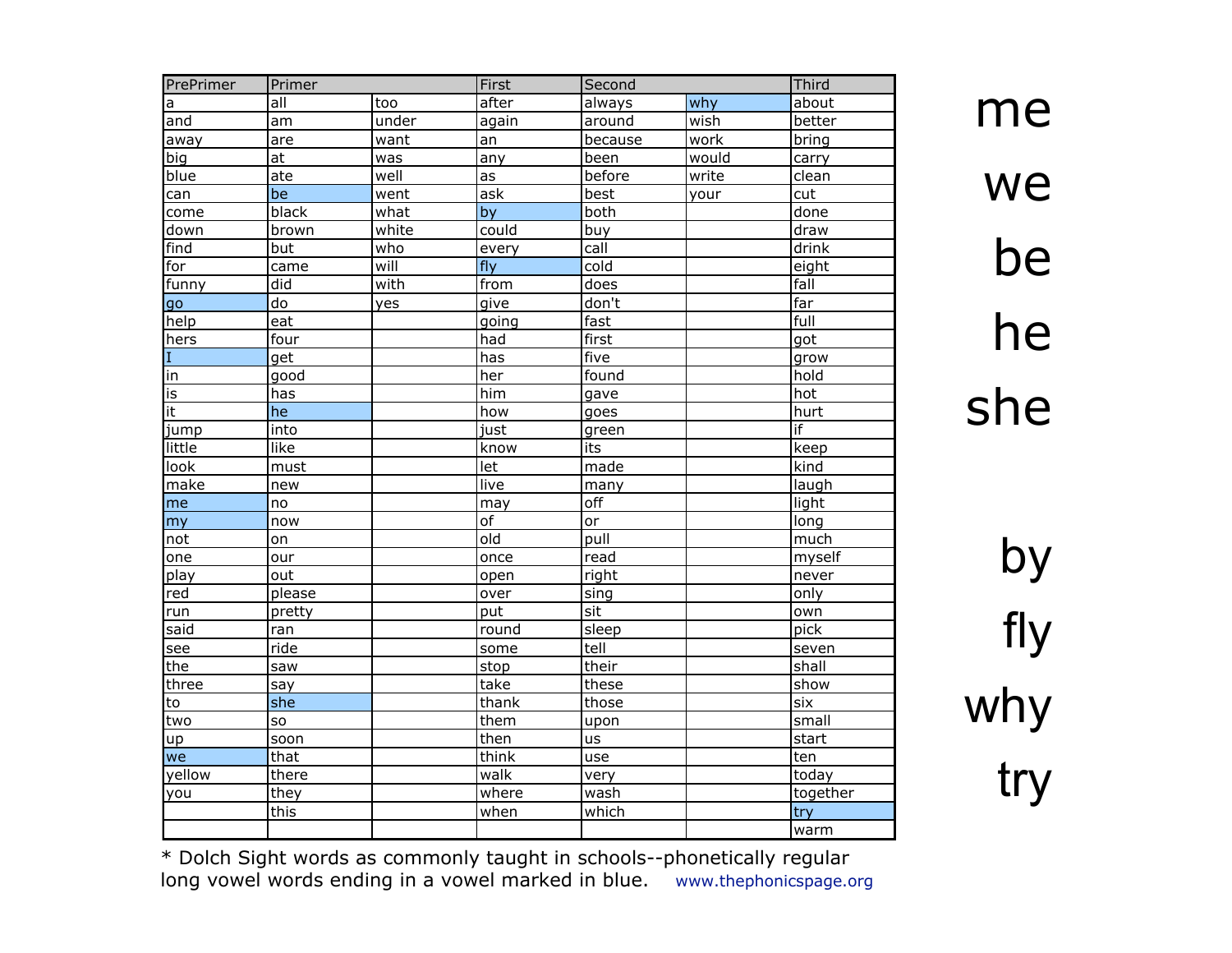| PrePrimer | Primer         |       | First | Second  |       | Third    |
|-----------|----------------|-------|-------|---------|-------|----------|
| a         | all            | too   | after | always  | why   | about    |
| and       | am             | under | again | around  | wish  | better   |
| away      | are            | want  | an    | because | work  | bring    |
| big       | at             | was   | any   | been    | would | carry    |
| blue      | ate            | well  | as    | before  | write | clean    |
| can       | be             | went  | ask   | best    | your  | cut      |
| come      | black          | what  | by    | both    |       | done     |
| down      | brown          | white | could | buy     |       | draw     |
| find      | but            | who   | every | call    |       | drink    |
| for       | came           | will  | fly   | cold    |       | eight    |
| funny     | did            | with  | from  | does    |       | fall     |
| go        | $\overline{d}$ | yes   | give  | don't   |       | far      |
| help      | eat            |       | going | fast    |       | full     |
| hers      | four           |       | had   | first   |       | got      |
| I         | get            |       | has   | five    |       | grow     |
| in        | good           |       | her   | found   |       | hold     |
| is        | has            |       | him   | gave    |       | hot      |
| it        | he             |       | how   | goes    |       | hurt     |
| jump      | into           |       | just  | green   |       | if       |
| little    | like           |       | know  | its     |       | keep     |
| look      | must           |       | let   | made    |       | kind     |
| make      | new            |       | live  | many    |       | laugh    |
| me        | no             |       | may   | off     |       | light    |
| my        | now            |       | of    | or      |       | long     |
| not       | on             |       | old   | pull    |       | much     |
| one       | our            |       | once  | read    |       | myself   |
| play      | out            |       | open  | right   |       | never    |
| red       | please         |       | over  | sing    |       | only     |
| run       | pretty         |       | put   | sit     |       | own      |
| said      | ran            |       | round | sleep   |       | pick     |
| see       | ride           |       | some  | tell    |       | seven    |
| the       | saw            |       | stop  | their   |       | shall    |
| three     | say            |       | take  | these   |       | show     |
| to        | she            |       | thank | those   |       | six      |
| two       | so             |       | them  | upon    |       | small    |
| up        | soon           |       | then  | us      |       | start    |
| we        | that           |       | think | use     |       | ten      |
| yellow    | there          |       | walk  | very    |       | today    |
| you       | they           |       | where | wash    |       | together |
|           | this           |       | when  | which   |       | try      |
|           |                |       |       |         |       | warm     |

not got hot

then when ten

\* Dolch Sight words as commonly taught in schools--phonetically regular short vowel words ending in a consonant marked in blue. www.thephonicspage.org